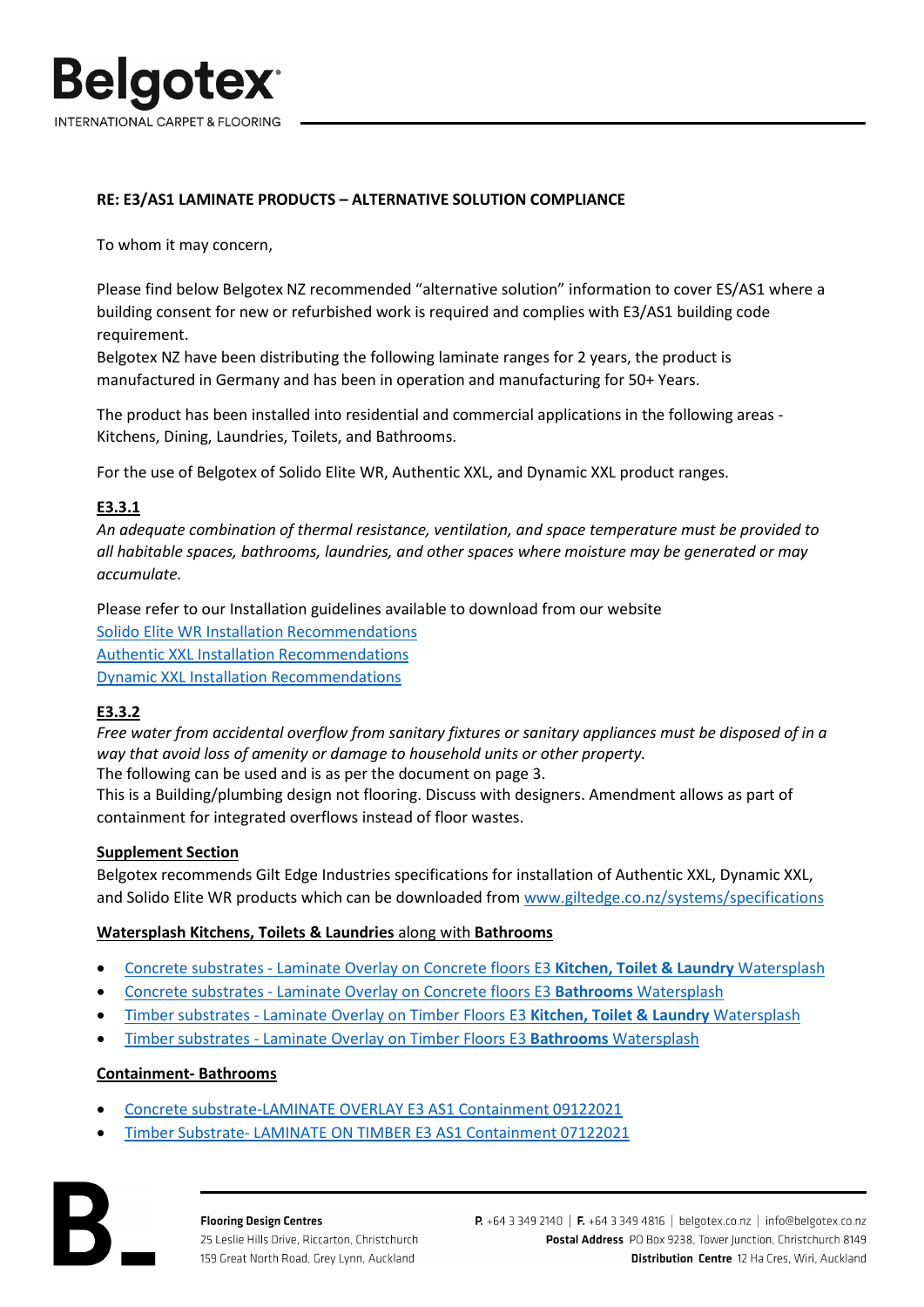

# **E3.3.3**

*Floor surfaces of any space containing sanitary fixtures or sanitary appliances must be impervious and easily cleaned.* 

Solido Elite WR has a lsowaxx• surface protection face layer providing resistance to surface water and spillage ensuring an impervious surface that is easily cleaned.

Constructed with a Megaloc Aqua Protect locking system, this too provides water resistance with an effective reinforced top layer providing extraordinary resistance to wear and micro scratches making it durable and long lasting.

## Solido Elite WR Technical [Specifications](https://belgotex.co.nz/assets/Uploads/Tech-Specs/Solido-Elite-WR-Technical-Specifications.pdf)

Dynamic XXL and Authentic XXL ranges have an Aluminium Oxide surface protection face layer providing resistance to surface water and spillage ensuring an impervious surface that is easily cleaned.

Constructed with a Megaloc• locking system, this too provides water resistance with an effective barrier against water penetration.

Dynamic XXL Technical [Specifications](https://belgotex.co.nz/assets/Uploads/Tech-Specs/Dynamic-XXL-Technical-Specifications.pdf) Authentic XXL Technical [Specifications](https://belgotex.co.nz/assets/Uploads/Tech-Specs/Authentic-XXL-Technical-Specifications.pdf)

# **E3.3.4**

Wall surfaces adjacent to sanitary fixtures or sanitary appliances must be impervious and easily clean-*Please refer to the Wall provider/Builder/ Construction Company for specific information.*

# **E3.3.5**

*Surfaces of building elements likely to be splashed or become contaminated during the intended use of the building, must be impervious and easily cleaned.* 

Please refer to our Care and Maintenance guidelines available to download from our website

Solido Elite WR Care [and Maintenance](https://belgotex.co.nz/assets/Uploads/Care-Maintenance/Solido-Elite-WR-Care-Maintenance-Guide.pdf) Guide [Dynamic XXL and Authentic XXL Care](https://belgotex.co.nz/assets/Uploads/Care-Maintenance/Luxury-Floating-Floors-Care-Maintenance.pdf) and Maintenance Guide

# **E3.3.6**

*Surfaces of building elements likely to be splashed must be constructed in a way that prevents water splash from penetrating behind linings or into concealed spaces.* 

All Belgotex laminates require that gaps or cracks are eliminated around any parts of the perimeter that are exposed to water splash.

In keeping with clause 3.1 and 3.6 all perimeters that are within 1.5m of all or any sanitary fixtures and appliances are to be sealed with a PE Rod and flexible sealant recommended by Gilt Edge Industries or similar.